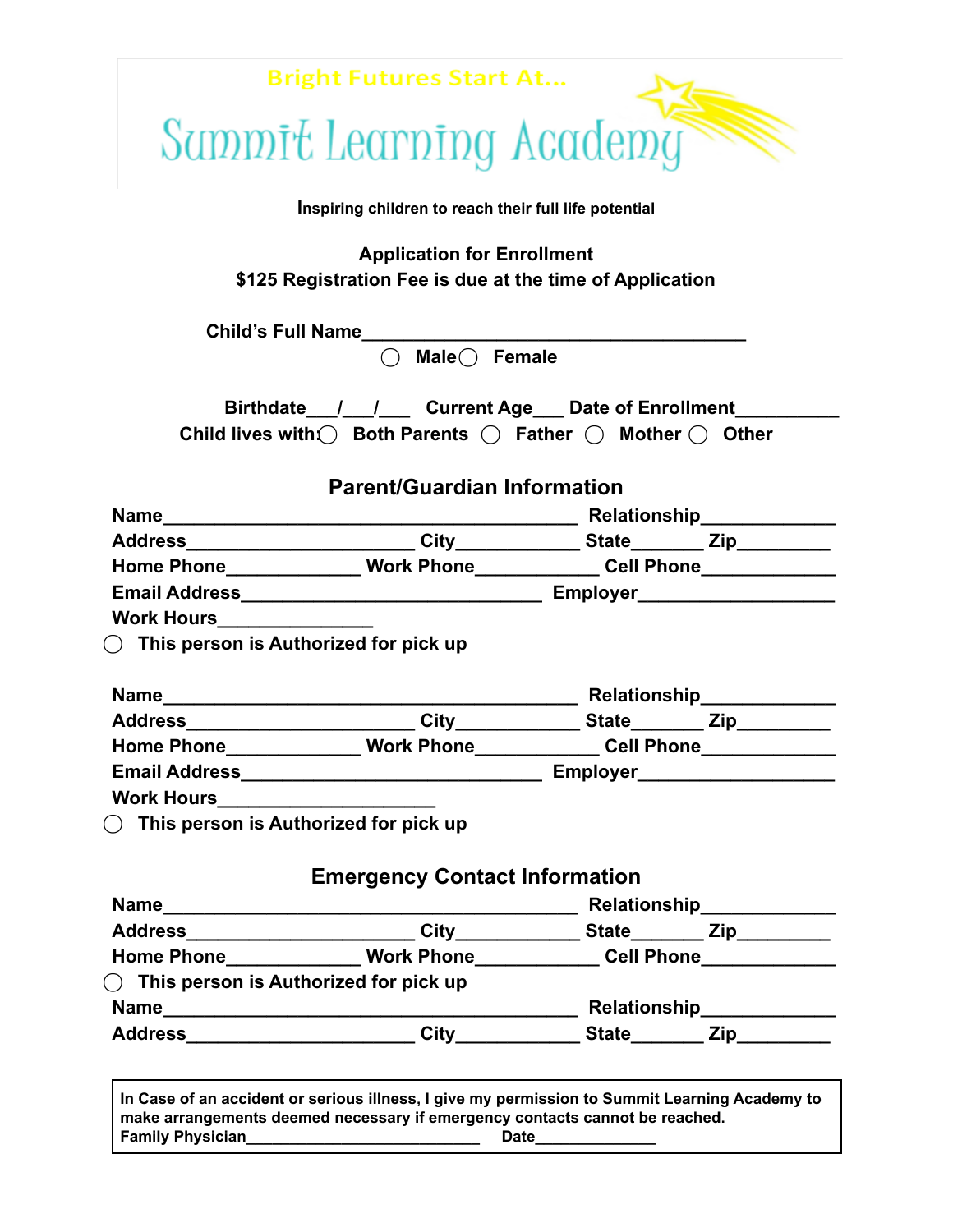|                   | <b>Bright Futures Start At</b> |                   |
|-------------------|--------------------------------|-------------------|
|                   | Sammit Learning Academy        |                   |
| <b>Home Phone</b> | <b>Work Phone</b>              | <b>Cell Phone</b> |

## **Authorized Contact/Pick Up Information Only the persons listed below will be allowed to pick up your Child/Children.**

|                                     | Home Phone______________Work Phone_____________Cell Phone_______________    |                                                                                  |  |  |
|-------------------------------------|-----------------------------------------------------------------------------|----------------------------------------------------------------------------------|--|--|
|                                     |                                                                             |                                                                                  |  |  |
| <b>Work Hours__________________</b> |                                                                             |                                                                                  |  |  |
|                                     |                                                                             |                                                                                  |  |  |
|                                     |                                                                             |                                                                                  |  |  |
|                                     |                                                                             | Home Phone_______________ Work Phone______________ Cell Phone___________________ |  |  |
|                                     |                                                                             |                                                                                  |  |  |
| Work Hours_____________________     |                                                                             |                                                                                  |  |  |
|                                     |                                                                             |                                                                                  |  |  |
|                                     |                                                                             |                                                                                  |  |  |
|                                     | Home Phone_______________ Work Phone______________ Cell Phone______________ |                                                                                  |  |  |
|                                     |                                                                             |                                                                                  |  |  |
| Work Hours________________________  |                                                                             |                                                                                  |  |  |
|                                     |                                                                             |                                                                                  |  |  |
|                                     |                                                                             |                                                                                  |  |  |
|                                     |                                                                             | Home Phone_______________ Work Phone______________ Cell Phone___________________ |  |  |
|                                     |                                                                             |                                                                                  |  |  |

**Family Physician\_\_\_\_\_\_\_\_\_\_\_\_\_\_\_\_\_\_\_\_\_\_\_\_\_\_\_ Date\_\_\_\_\_\_\_\_\_\_\_\_\_\_**